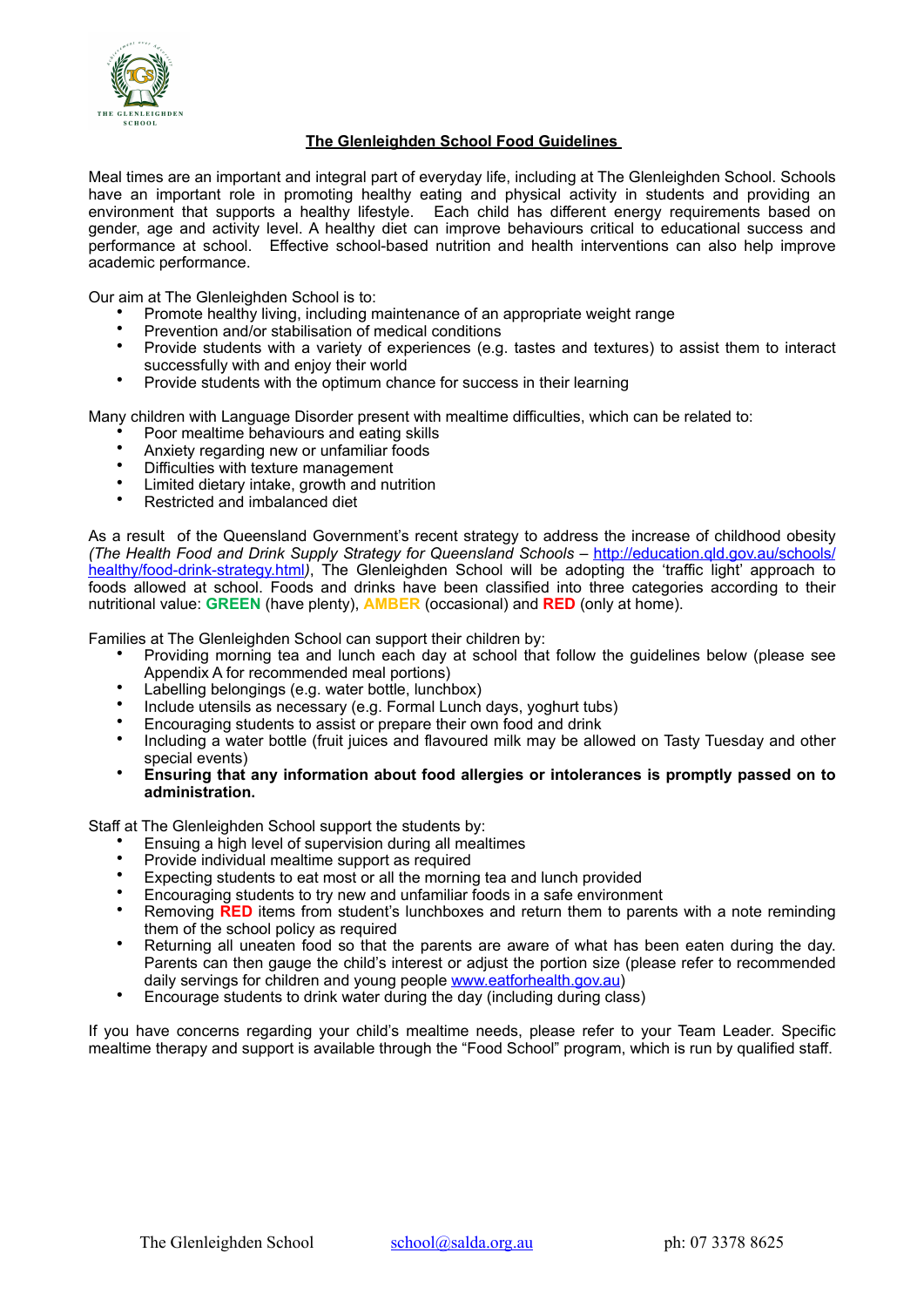

| <b>GREEN</b>                                                                                                                                                                                                                                                                                                                                                                                                                                                                                                                                          | <b>AMBER</b>                                                                                                                                                                                                                                                                                                                        | <b>RED</b>                                                                                                                                                                                                                                                                                                                                                                                                                                                                                                                                                                                                                                                                                                                                                                                      |  |
|-------------------------------------------------------------------------------------------------------------------------------------------------------------------------------------------------------------------------------------------------------------------------------------------------------------------------------------------------------------------------------------------------------------------------------------------------------------------------------------------------------------------------------------------------------|-------------------------------------------------------------------------------------------------------------------------------------------------------------------------------------------------------------------------------------------------------------------------------------------------------------------------------------|-------------------------------------------------------------------------------------------------------------------------------------------------------------------------------------------------------------------------------------------------------------------------------------------------------------------------------------------------------------------------------------------------------------------------------------------------------------------------------------------------------------------------------------------------------------------------------------------------------------------------------------------------------------------------------------------------------------------------------------------------------------------------------------------------|--|
| <b>Have Plenty</b>                                                                                                                                                                                                                                                                                                                                                                                                                                                                                                                                    | Only bring in 1-2 times a week                                                                                                                                                                                                                                                                                                      | <b>Not allowed at school</b>                                                                                                                                                                                                                                                                                                                                                                                                                                                                                                                                                                                                                                                                                                                                                                    |  |
| Breads and alternatives<br>(wholemeal or wholegrain<br>preferred)<br>Rice and corn cakes<br><b>Tortillas</b><br>Pita bread<br>Rice and noodles<br>Cereals (low sugar)<br>Popcorn (air-popped)<br>Fruits (if tinned, in natural juices<br>preferred)<br>Vegetables and salads<br>Legumes (hommus, baked beans)<br>Dairy products (reduced fat)<br>- Yoghurt in tubs (not<br>dessert yoghurt or<br>squeeze types)<br>Cheese<br>Unflavoured milk<br>Meat, fish and poultry<br><b>Beef</b><br>Lamb<br>Pork<br>Tuna<br>Salmon<br>Chicken<br>Turkey<br>Eggs | Bread and alternatives<br><b>Pikelets</b><br>Fruit bread and toast<br>Shredded wheatmeal/milk<br>arrowroot biscuits<br>Snack food bars<br>Cereal bars<br>Muesli bars<br>Meat, fish and poultry<br>Sausages<br>$\overline{\phantom{0}}$<br>Meat balls<br>Crumbed chicken or fish<br>Chicken roll<br>Deli meats<br>Spreads (vegemite) | Bread and alternatives<br>Cakes (except for special<br>occasions, i.e. birthdays)<br>Muffins and doughnuts<br>Croissants<br>Pies & sausage rolls<br>Iced or cream-filled buns<br>Sweet biscuits and<br>pastries<br><b>Slices</b><br>Dairy products<br>- Flavoured milk (except<br>FFF)<br>Dessert and frozen<br>yoghurt<br>Ice cream<br>Lollies and chocolate<br><b>Drinks</b><br>Energy and sports drinks<br>$\blacksquare$<br>Soft drink and flavoured<br>mineral water<br>Fruit juice (except FFF)<br>and cordial<br>Snacks<br>Chips and crisps<br>Popcorn (flavoured)<br><b>Shapes/Tiny Teddies</b><br>Snack food bars - fruit<br>bars and rollups<br>Overly processed cereals<br>and "health snacks"<br>Spreads (chocolate, honey, jam)<br>Take-away or fast food<br>Nuts and nut products |  |